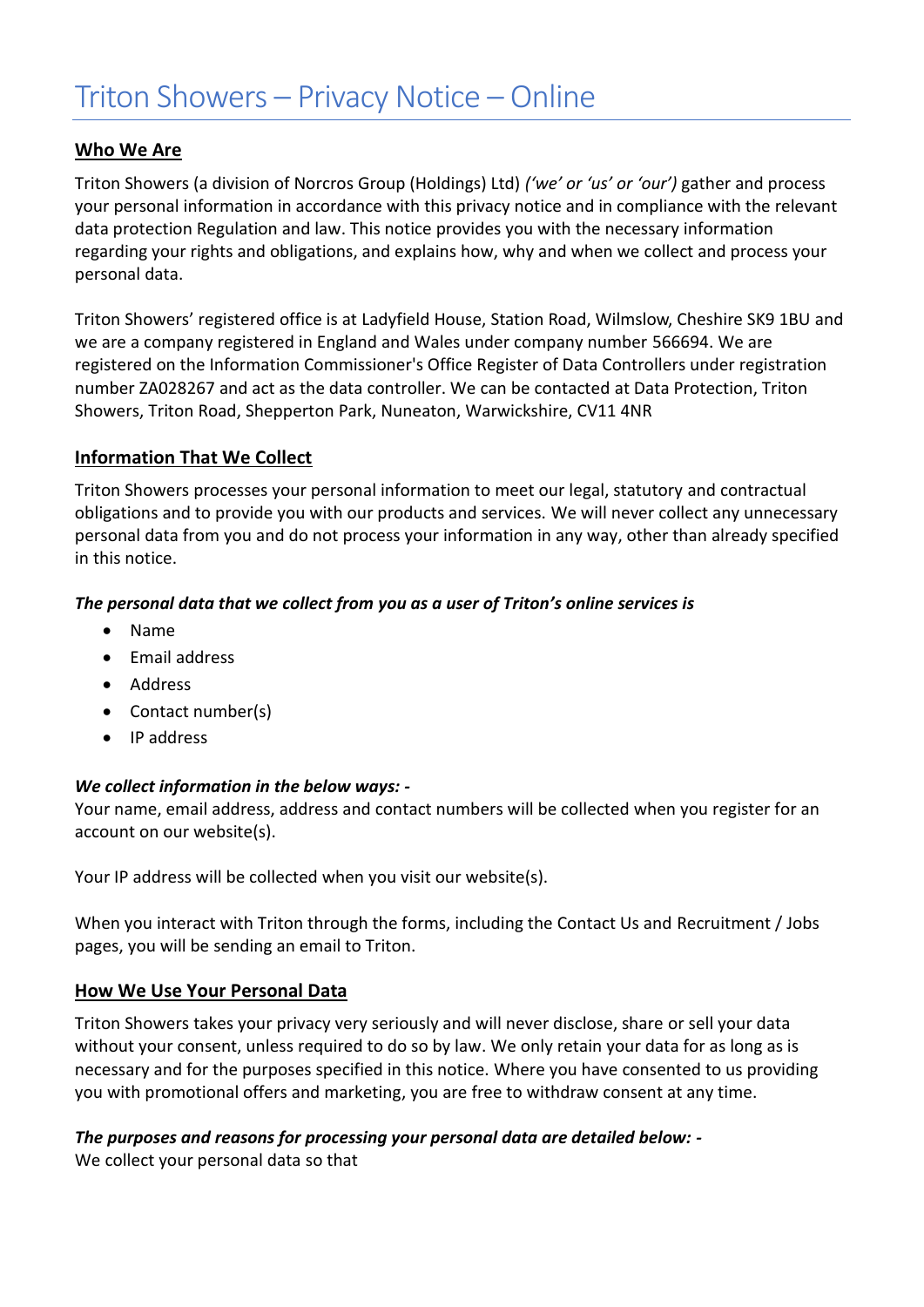- you can place orders, receive deliveries, book engineer appointments, register your product purchases and contact us via email
- you can allow the website to improve your visit by remembering you
- we can meet our legal obligations for business accounting and tax purposes
- we can identify attempts to disrupt the services offered by this website
- we can carry out anonymised analysis of visitor and site data

# **Your Rights**

You have the right to access any personal information that we process about you and to request information about: -

- What personal data we hold about you
- The purposes of the processing
- The categories of personal data concerned
- The recipients to whom the personal data has/will be disclosed
- How long we intend to store your personal data for
- If we did not collect the data directly form you, information about the source

If you believe that we hold any incomplete or inaccurate data about you, you have the right to ask us to correct and/or complete the information and we will strive to update/correct it as quickly as possible; unless there is a valid reason for not doing so, at which point you will be notified.

You also have the right to request erasure of your personal data or to restrict processing in accordance with data protection laws, as well as to object to any direct marketing from us and to be informed about any automated decision-making that we use.

If we receive a request from you to exercise any of the above rights, we may ask you to verify your identity before acting on the relevant request; this is to ensure that your data is protected and kept secure.

# **Sharing and Disclosing Your Personal Information**

We do not share or disclosure any of your personal information without your consent, other than for the purposes specified in this notice or where there is a legal requirement. Triton Showers uses thirdparties to provide the below services and business functions, however all processors acting on our behalf only process your data in accordance with instructions from us and comply fully with this privacy notice, the data protection laws and any other appropriate confidentiality and security measures.

### **Email**

If you interact with us via one of our email forms then our email privacy policy at [www.tritonshowers.co.uk/privacy](http://www.tritonshowers.co.uk/privacy) will apply.

### **Google**

We use Google Analytics, Google Maps and Google reCaptcha to provide anonymised statistics for website performance, visitor numbers, order conversion rates, directions and maps and to protect against automated registration of accounts on our site.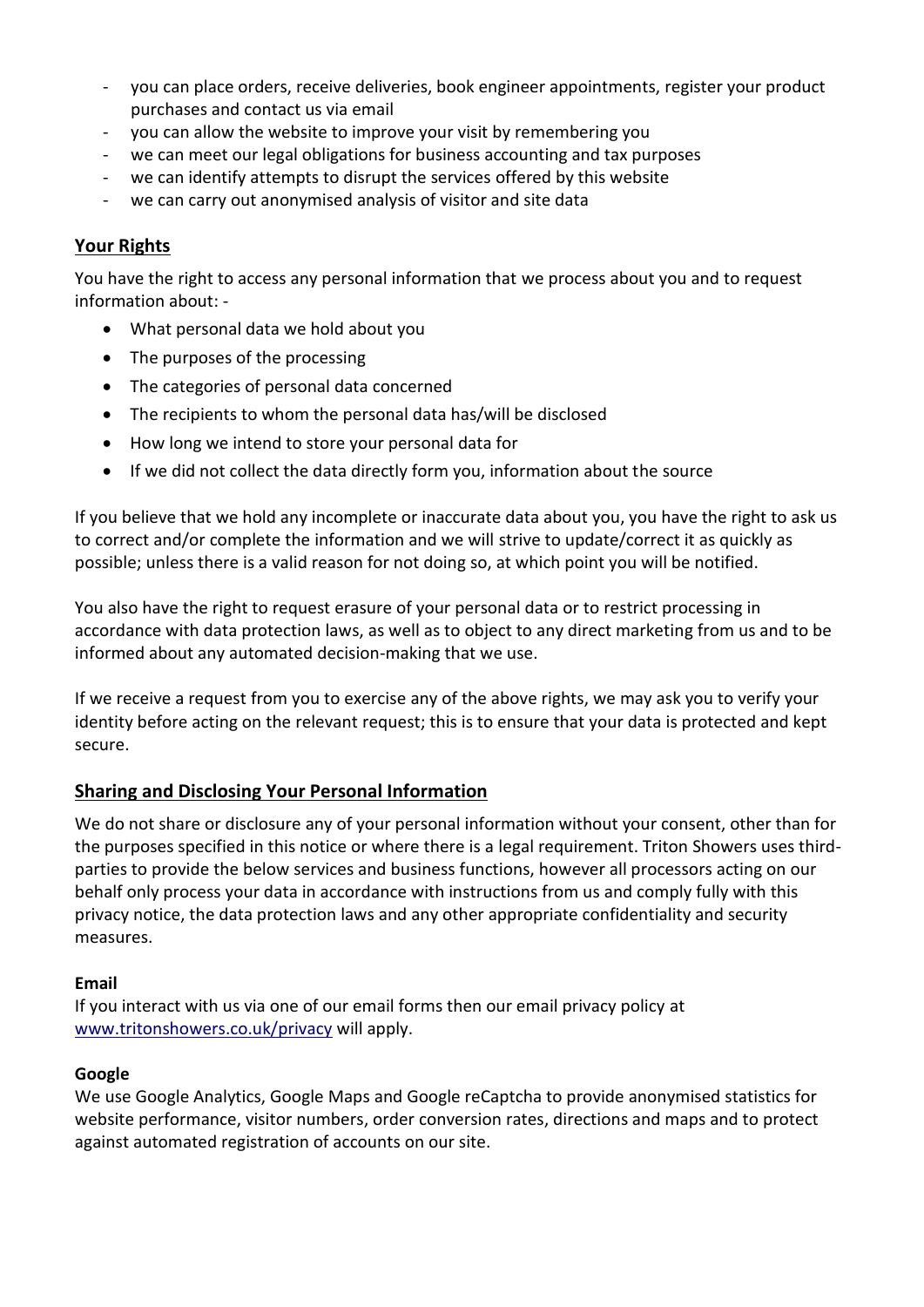For more information about Google Privacy and Terms, please read their notices at https://policies.google.com/?hl=en&gl=ZZ

### **:Deploy**

We use :Deploy to provide development and maintenance of our website(s).

For more information about :Deploy, please read their Privacy Notice at [https://www.deploy.co.uk/privacy-policy/](https://eur03.safelinks.protection.outlook.com/?url=https%3A%2F%2Fwww.deploy.co.uk%2Fprivacy-policy%2F&data=04%7C01%7Cmark_harris%40tritonshowers.co.uk%7Ccca11f9b379742997f7e08d9197b55b0%7C3c2f5b62b8a848309e83acb33ee4f301%7C0%7C0%7C637568839942883363%7CUnknown%7CTWFpbGZsb3d8eyJWIjoiMC4wLjAwMDAiLCJQIjoiV2luMzIiLCJBTiI6Ik1haWwiLCJXVCI6Mn0%3D%7C1000&sdata=sQeSAtY1VKtvPZawfH0u2kN9USXqIKjZFUPgZzHooOE%3D&reserved=0)

#### **Amazon AWS**

We use Amazon AWS to host our website.

For more information about Amazon AWS, please read their Privacy Notice at [https://aws.amazon.com/privacy/](https://eur03.safelinks.protection.outlook.com/?url=https%3A%2F%2Faws.amazon.com%2Fprivacy%2F&data=04%7C01%7Cmark_harris%40tritonshowers.co.uk%7C7f8b6227f22c4c57cc2d08d91909d2b2%7C3c2f5b62b8a848309e83acb33ee4f301%7C0%7C0%7C637568352246187733%7CUnknown%7CTWFpbGZsb3d8eyJWIjoiMC4wLjAwMDAiLCJQIjoiV2luMzIiLCJBTiI6Ik1haWwiLCJXVCI6Mn0%3D%7C1000&sdata=5WcPZKhXI0uf3SqrmYsmzPJt0hJRhyu8C73E9pH0vBo%3D&reserved=0)

#### **Survey Monkey**

We use Survey Monkey to conduct surveys and you may receive a link in an email inviting you to complete a survey. Survey Monkey will have access to your email address and any personally identifiable information you choose to provide.

For more information about Survey Monkey, please read their Privacy Notice a[t](https://apc-overnight.com/site-information/privacy-policy/) <https://www.surveymonkey.com/mp/policy/privacy-policy/>

#### **Sage Pay**

We use Sage Pay to enable us to take card payments so that we can ship goods and offer services to you. Sage Pay will receive your payment card details; Triton does not see any of this data other than your name.

For more information about Sage Pay, please read their Privacy Notice at <https://www.sagepay.co.uk/policies/privacy-policy>

### **Feefo**

We use Feefo to enable you to provide independent reviews of our products and your experience with Triton Showers. This means that your email address and name will be shared with Feefo solely for the purposes of leaving a review.

For more information about Feefo, please read their Privacy Notice at <https://www.feefo.com/en-gb/privacy>

#### **eSales Hub**

We use eSales Hub to provide local search results and to generate leads. We may pass your name, email address and telephone number to eSales Hub who will process the data in line with their privacy and data retention policies.

For more information about eSales Hub, please read their Privacy Notice at <https://esales-hub.com/privacy-policy/>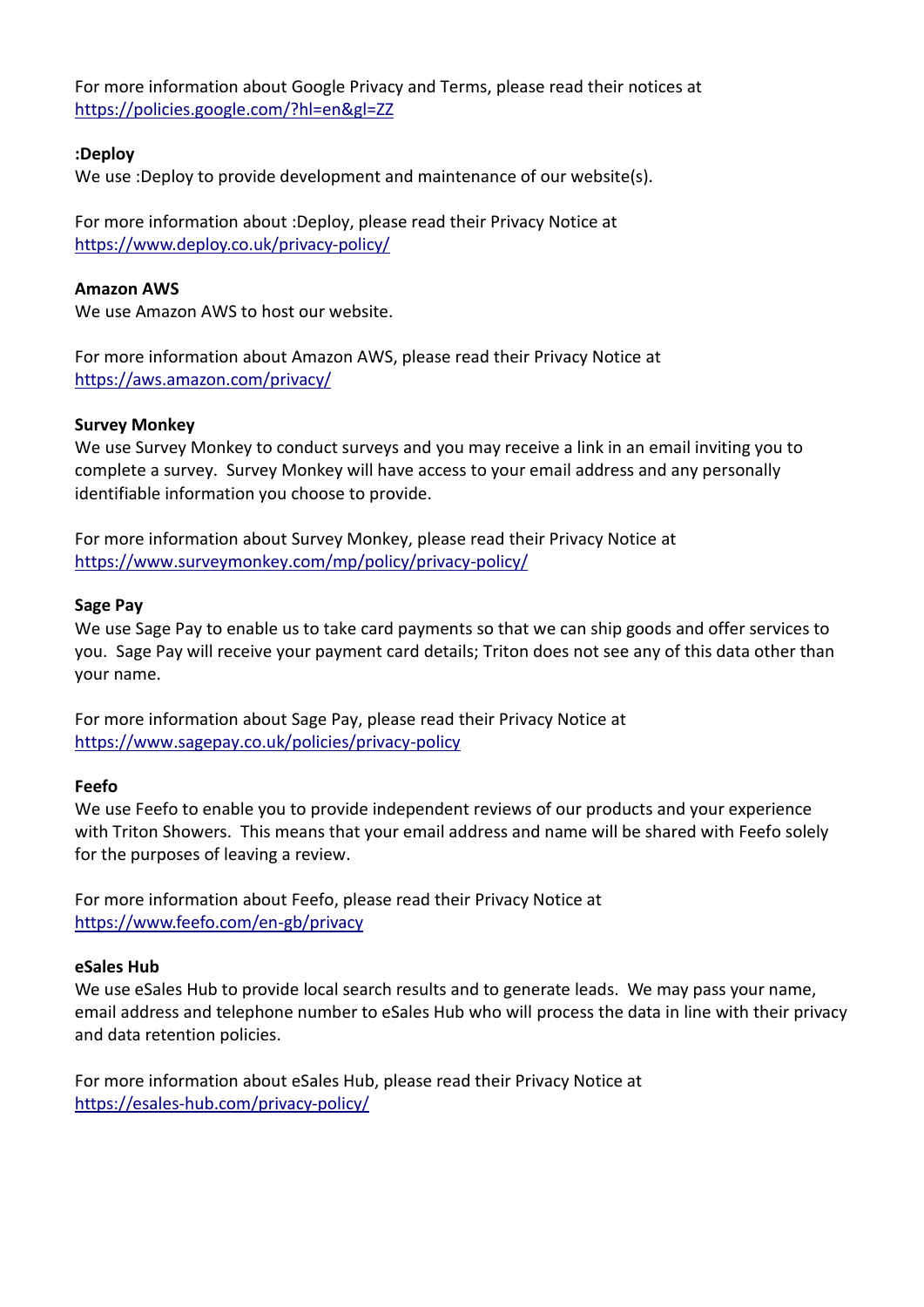### **Zendesk**

We use Zendesk to provide web chat facilities. Any data you provide on the web chat platform will be shared with Zendesk.

For more information about Zendesk, please read their Privacy Notice at <https://www.zendesk.com/company/privacy-and-data-protection/#gdpr-sub>

#### **Social Media**

Our website contains links to various social media platforms. We do not pass any of your information to those platforms when you click on these links.

### **Safeguarding Measures**

Triton Showers takes your privacy seriously and we take every reasonable measure and precaution to protect and secure your personal data. We work hard to protect you and your information from unauthorised access, alteration, disclosure or destruction and have several layers of security measures in place, including: -

- SSL certificates to protect our websites
- Policies and Procedures covering
	- o Granting authorisation to systems and data under Triton's control
	- $\circ$  Ensuring that employees leaving Triton have systems access removed immediately
	- o Deletion and / or anonymisation of your data
	- o Document retention periods
	- o Secure disposal of data held on all systems

### **Consequences of Not Providing Your Data**

You are not obligated to provide your personal information to Triton Showers, however, as this information is required for us to provide you with our services or deliver your products, we will not be able to offer some/all of our products or services without it.

### **How Long We Keep Your Data**

Triton Showers only ever retains personal information for as long as is necessary and we have strict review and retention policies in place to meet these obligations.

### **Lodging A Complaint**

Triton Showers only processes your personal information in compliance with this privacy notice and in accordance with the relevant data protection laws. If, however you wish to raise a complaint regarding the processing of your personal data or are unsatisfied with how we have handled your information, you have the right to lodge a complaint with the supervisory authority.

Data Protection Triton Showers Triton Road Shepperton Park Nuneaton Warwickshire CV11 4NR